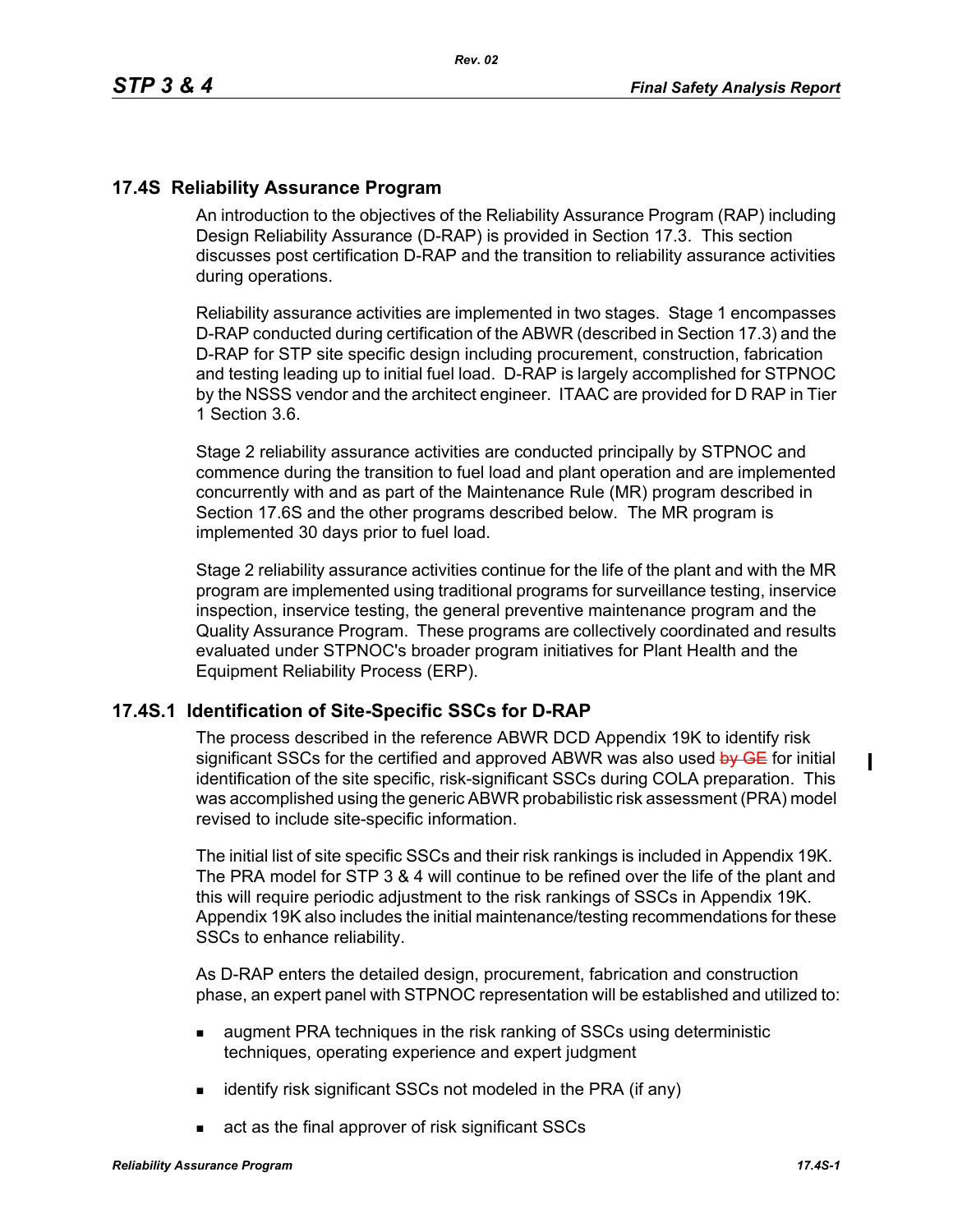- **EXECOMMENDERIGHT CHANGES** where appropriate to reduce risk
- revise/adjust recommend operations phase maintenance/testing activities for risk significant SSCs described in Appendix 19K
- designate and chair NSSS and Architect engineer working groups as necessary to assist in accomplishing the objectives of the expert panel
- **Fig. 2** review and approve the recommendations of the working groups
- assess the overall station risk impact due to SSC performance and all implemented risk-informed programs (including D-RAP) after each plant-specific data update of the PRA.

The expert panel is made up of members with diverse backgrounds in engineering, operations, maintenance, risk and reliability analysis, operating experience and work control. During the detailed design phase of D-RAP, each major engineering organization performing detailed design will be represented on the panel (or working groups) as deemed necessary. The composition of the panel will change during the period leading up to fuel load and operations. The panel will continue to function during operations for the life of the plant.

### **17.4S.1.1 Organization**

### **17.4S.1.1.1 Program Formulation and Organizational Responsibilities**

As the ABWR design certification applicant, General Electric (GE) was initially responsible for formulating D-RAP (Reference 1). This initial formulation is retained (unchanged) in Section 17.3 and the results of implementation during certification are provided in DCD Appendix 19K.

STPNOC's overall organization for STP 3 & 4 is described in Part II, Section 1 of the Quality Assurance Program Description (QAPD). In a manner analogous to formulation of the QAPD, STPNOC's Vice President, Oversight and Regulatory Affairs, is responsible for formulating the STP 3 & 4 reliability assurance activities as described herein.

D-RAP is fundamentally an engineering program. STPNOC's Vice President, Engineering and Construction, retains responsibility for reliability assurance activities during design and construction even though implementation will reside principally with GE Toshiba and other STPNOC contractors responsible for completion of detailed design and the development of engineering and procurement specifications. STPNOC has delineated D-RAP requirements expected of the Plant Designer including participation on the expert panel. The organizational relationships of STPNOC and STPNOC's contractors are further described in Section 1.8 of the QAPD. The response to COL License information item 19.26 also discusses Organization and Staffing to oversee design and construction.

П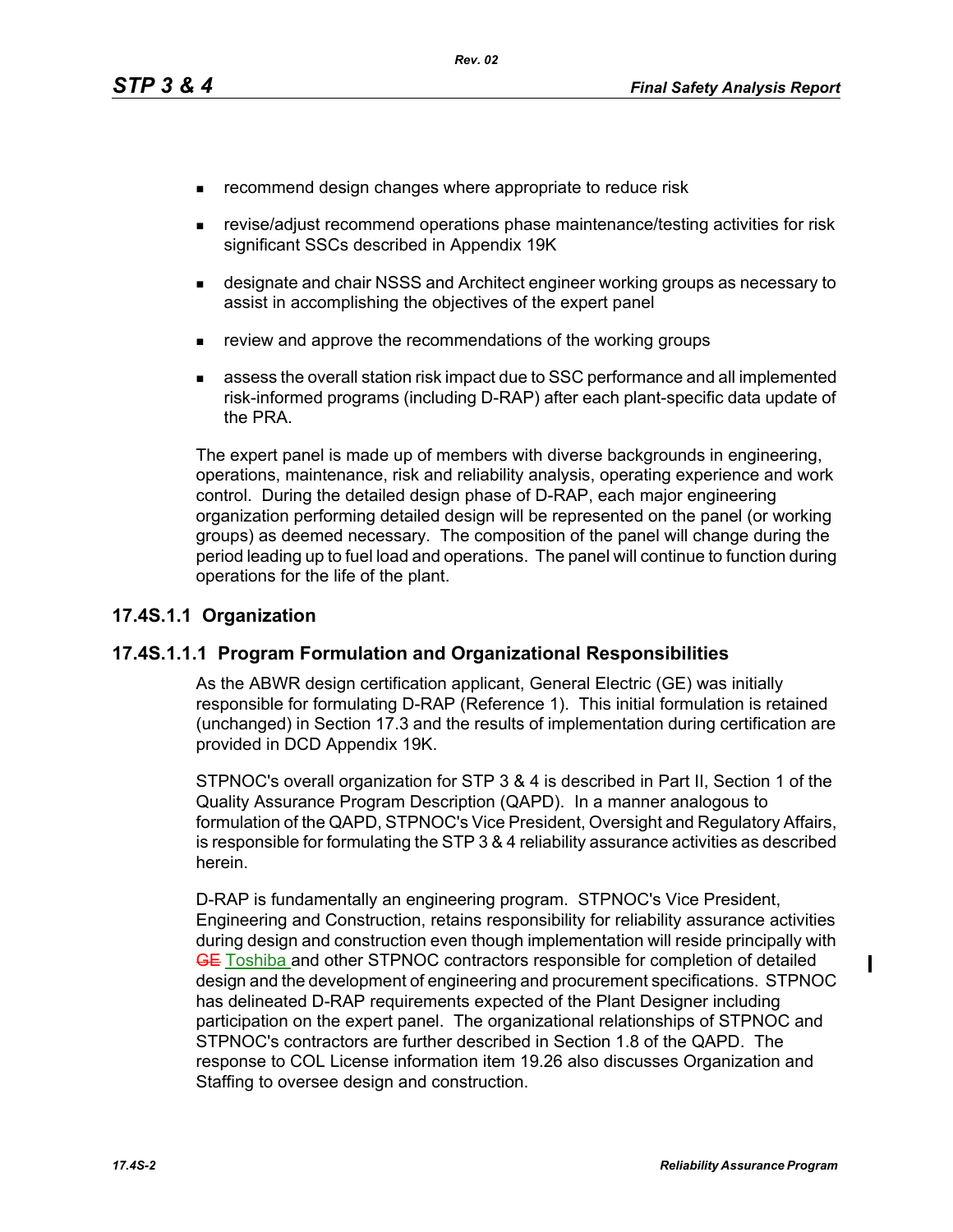For stage 2, the organizational emphasis will shift from Engineering and Construction to Systems Engineering and Maintenance Engineering. Design engineering will continue to play a role in maintaining the Master Equipment Database (see 17.4S.1.2.1), configuration control and application of the design change process if necessary to improve SSC reliability.

The Expert Panel is composed of a Chairman and additional senior level managers as designated by the President and Chief Executive Officer. The Expert Panel membership may be augmented as determined by the President and Chief Executive Officer. Any change to the Expert Panel membership requires approval of the President and Chief Executive Officer.

The Risk and Reliability Analysis organization maintains representation on the expert panel and has major input to determinations that SSCs are maintaining performance levels consistent with PRA model assumptions over the life of the plant. Risk and Reliability Analysis reports to the Vice President, Oversight and Regulatory Affairs who maintains organizational independence and when necessary has unfettered access to STPNOC's CEO and the Board of Directors in all matters related to quality assurance.

### **17.4S.1.1.2 Reliability Assurance Interface Coordination**

Reliability assurance activity interface issues are coordinated through the expert panel since the organizations involved have representation on the panel. Specific interface responsibilities of the panel members are detailed in a controlling procedure. These interface responsibilities include the following:

- **The Plant Designer panel member maintains the design interface to ensure that** any proposed design changes that involve risk significant SSCs modeled in the PRA are identified and periodically reviewed with the expert panel at a frequency determined by the panel.
- The Plant Designer panel member maintains the design interface to ensure that any proposed changes to the plant PRA model, as identified by STPNOC's Risk and Reliability representative on the expert panel, are appropriately reviewed for design impact and the results of the review appropriately distributed throughout the Plant Designer's and subcontractor's organizations.
- **The Plant Designer panel member coordinates with the design organizations and** expert panel members to ensure that significant design assumptions related to equipment reliability are realistic and achievable.
- The Risk and Reliability Analysis panel member is responsible to inform the panel of changes to the PRA model and advise other panel members on the potential impact of the change on SSC risk rankings, assumed reliability of SSCs for design activities and the need for adjustments to MR.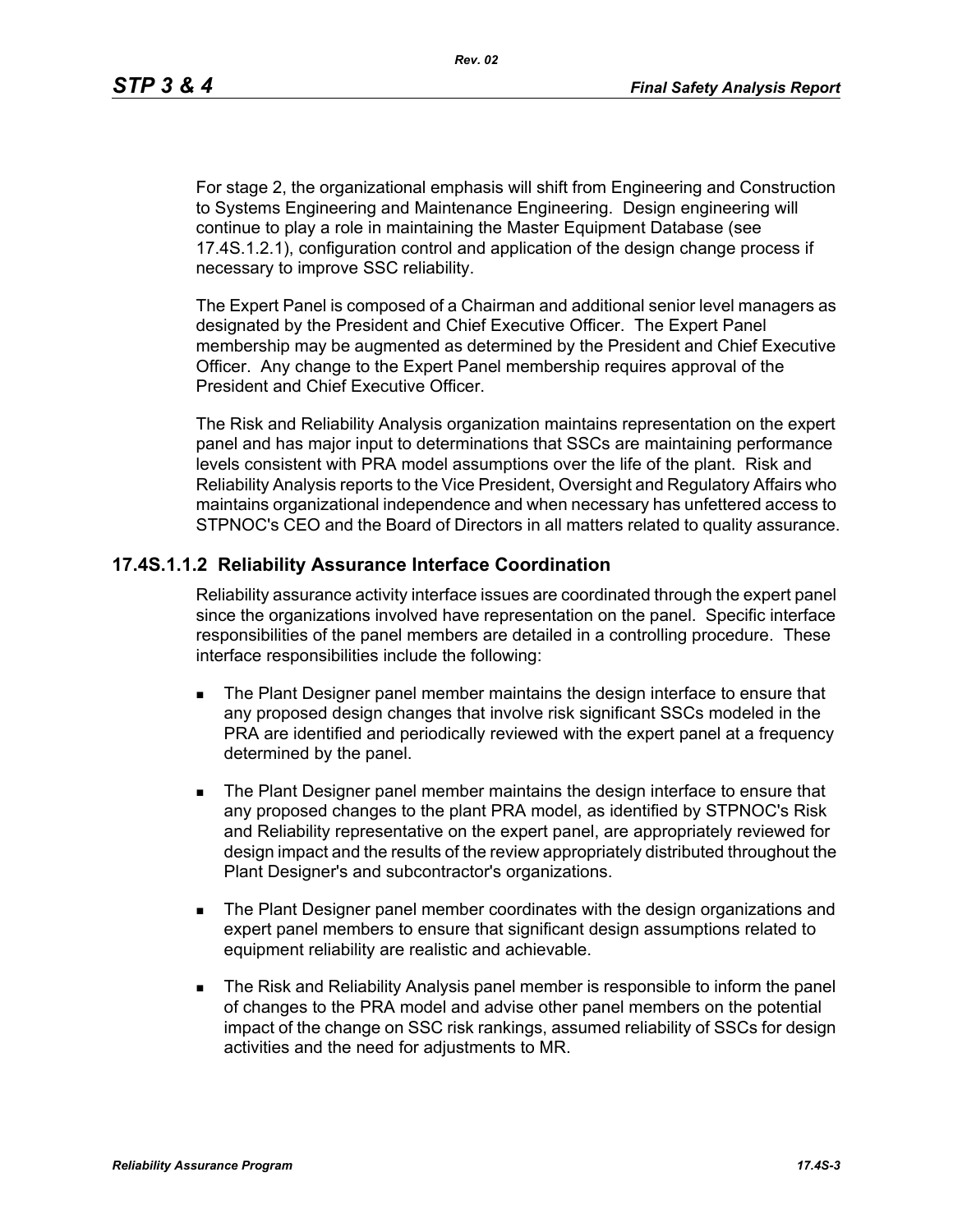# **17.4S.1.1.3 Risk and Reliability Organization Input to the Design Process**

The Risk and Reliability Analysis panel member is responsible to review and concur in design changes involving risk significant SSCs identified by the Plant Designer's expert panel member.

During implementation of the MR program prior to fuel load, responsibility for design and configuration control will transition from the Plant Designer to STPNOC. STPNOC's procedure for Design Change Packages ensures screening of proposed design changes to identify Risk Management review and approval when necessary.

# **17.4S.1.1.4 Risk and Reliability Organization Design Reviews**

The Risk and Reliability Analysis organization's participation in periodic design reviews is principally via the PRA configuration control program that incorporates a feedback process to update the PRA model. These updates fall into two categories:

- **The plant operating update incorporates plant design changes and procedure** changes that affect PRA modeled components, initiating event frequencies, and changes in SSC unavailability that affect the PRA model. These changes will be incorporated into the model on a period not to exceed 36 months.
- The comprehensive data update incorporates changes to plant-specific failure rate distributions and human reliability, and any other database distribution updates (examples would include equipment failure rates, recovery actions, and operator actions). This second category will be updated on a period not to exceed 48 months.

The PRA model may be updated on a more frequent basis.

### **17.4S.1.2 Design Control**

### **17.4S.1.2.1 Configuration Control of SSCs**

The initial focal point for configuration control as it relates to D-RAP is the list of SSCs and their risk rankings in Appendix 19K. During detailed design for STP 3 & 4, STPNOC will be adopting a process similar to that used in STP 1 & 2 for a Master Equipment Database (MED). During the detailed design phase, populating this data base for the risk significant SSCs identified in Appendix 19K will be performed by the Expert Panel or associated working groups. The MED will be developed and maintained as a source of approved risk information for the station. A high level overview of this process is shown in Figure 17.4S 1.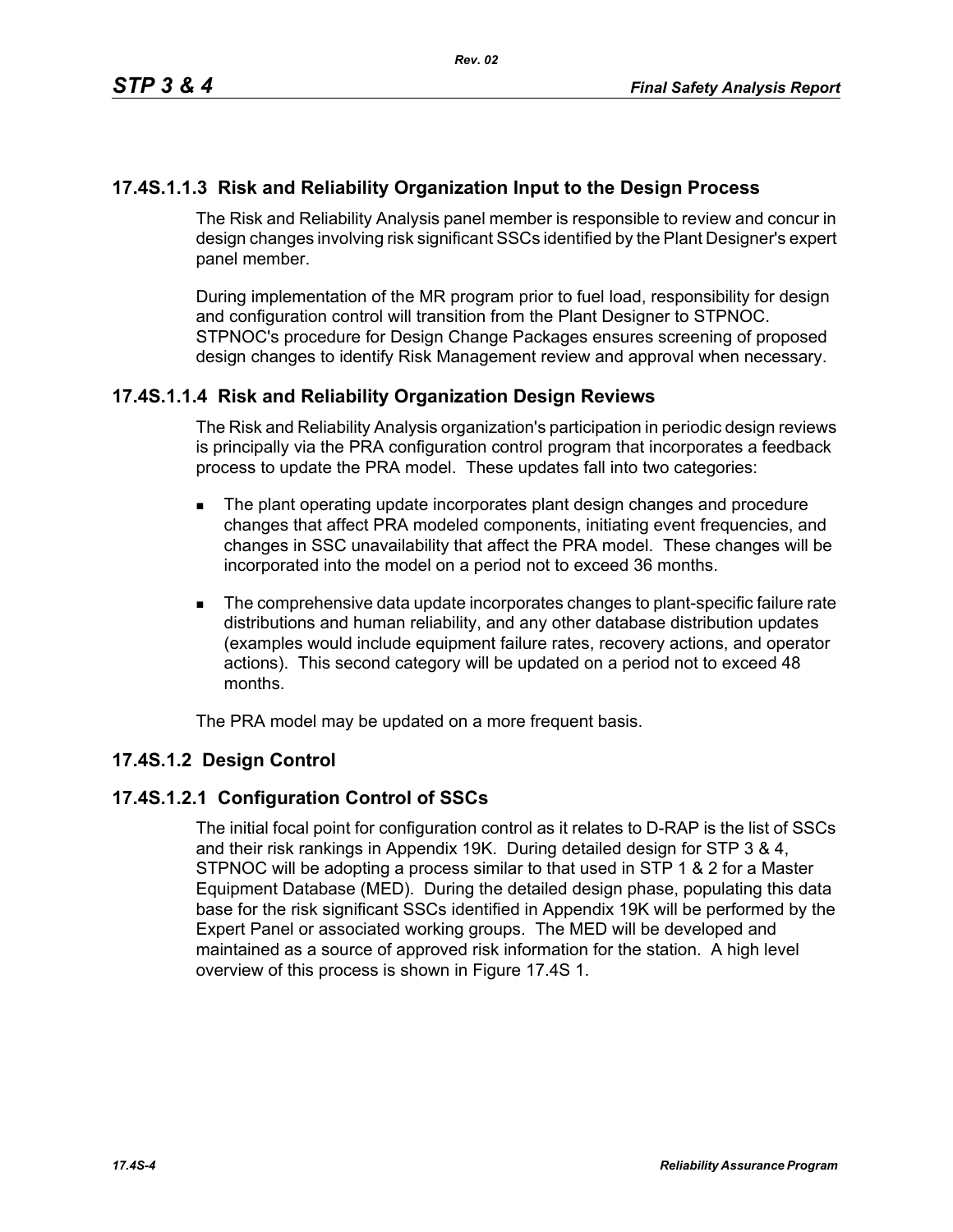# **17.4S.1.2.2 Design Change Feedback**

The design control and change processes provide feedback to the Risk Management organization via identification of components on the MED that are affected by a proposed change. Those affected SSCs with medium or high risk are given additional review in accordance with approved criteria to ensure there is no potential impact to the risk ranking of the affected components. If potential impact is identified then the Risk and Analysis Organization must concur in the change.

# **17.4S.1.2.3 Design Interface with Risk and Reliability Organization**

Assurance that SSC performance relates to reliability assumptions made in the PRA and deterministic methods for identifying risk significant SSCs is provided by monitoring the performance of SSCs during plant operation and the review and feedback of Operating Experience. This interface occurs through implementation of the Maintenance Rule and the functioning of the expert panel (see Figure 17.4S-1).

As a designed, constructed and operating evolutionary plant, the ABWR has available a wide range of traditional sources for relevant operating information. These include industry and vendor equipment information that are applicable and available to the nuclear industry with the intent of minimizing adverse plant conditions or situations through shared experience. Sources include the NRC (Information Notices and Generic Letters), INPO (EPIX, NPRDS, Operating Events, Significant Event Reports etc.) and vendor documentation and NSSS supplier information.

# **17.4S.1.2.4 Engineering Design Controls for SSC Identification**

Engineering design controls applied for determining the SSCs within the scope of the RAP are generally those specified in 10 CFR 50, Appendix B, Criterion III, Design Control. These include for example the use of procedures for establishing risk via deterministic methods, proceduralized criteria for PRA risk ranking and independent verification and peer checking of the inputs necessary for utilization (or when necessary modification) of the site specific PRA model.

# **17.4S.1.2.5 Alternative Design**

The process for proposing changes to the design for risk significant SSCs is proceduralized via STPNOC's Design Change Package process. This process includes the use of a detailed check list to establish the impact of the change on the PRA or deterministic evaluations performed to establish risk for affected SSCs. Changes identified as having an impact on SSCs and their risk rankings require appropriate special or interdisciplinary reviews.

# **17.4S.1.3 Expert Panel**

The expert panel and designated working group(s) consist of designated individuals having expertise in the areas of risk assessment, operations, maintenance, engineering, quality assurance, and licensing.

As a minimum, the combined expert panel and working group(s) include at least three individuals with a minimum of five years experience at STP or similar nuclear plants,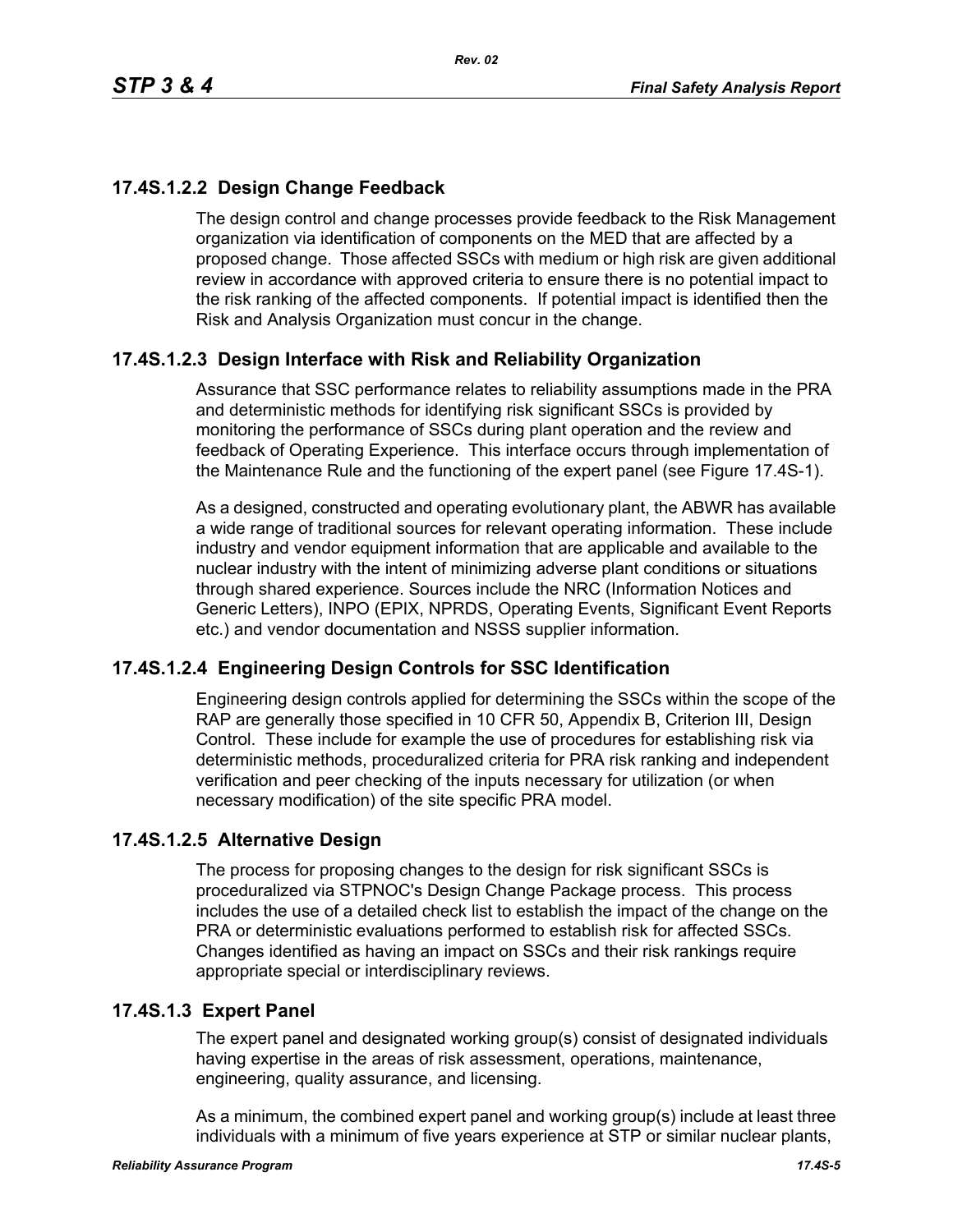$\blacksquare$ 

and at least one individual who has worked on the modeling and updating of the PRA for STP or similar plants for a minimum of three years.

When utilized, expert panel representatives from contractor design organizations are required to have a minimum of three years experience establishing risk rankings for nuclear plant SSCs using PRA or deterministic techniques (which may include Failure Modes and Effects Analysis).

# **17.4S.1.4 Methods of Analysis for Risk Significant SSC Identification**

As discussed in Section 17.4S.1, the process described in Appendix 19K to identify risk significant SSCs for the certified and approved ABWR was also used by GE-for initial identification of the site specific, risk-significant SSCs during COLA preparation.

The STPNOC process for maintaining, revising and when necessary establishing new risk rankings for modified design is based on PRA and deterministic techniques. The process utilized by STPNOC in categorizing components consists of the following major tasks:

- Identification of functions performed by the subject plant system.
- Determination of the risk significance of each system function.
- Identification of the system function(s) supported by that component.
- **IDENTIFY IDENTIFY IDENT** Identification of the component based on probabilistic risk assessment (PRA) insights (where the component is modeled).
- **Development of a risk categorization of the component based on deterministic** insights.
- **Designation of the overall categorization of the component, based upon the higher** of the PRA categorization and the deterministic categorization.
- **IDENTIFICATE:** Identification of critical attributes for components determined to be safety/risk significant.

The PRA and deterministic methods are described more fully below (also refer to Figure 17.4S-2).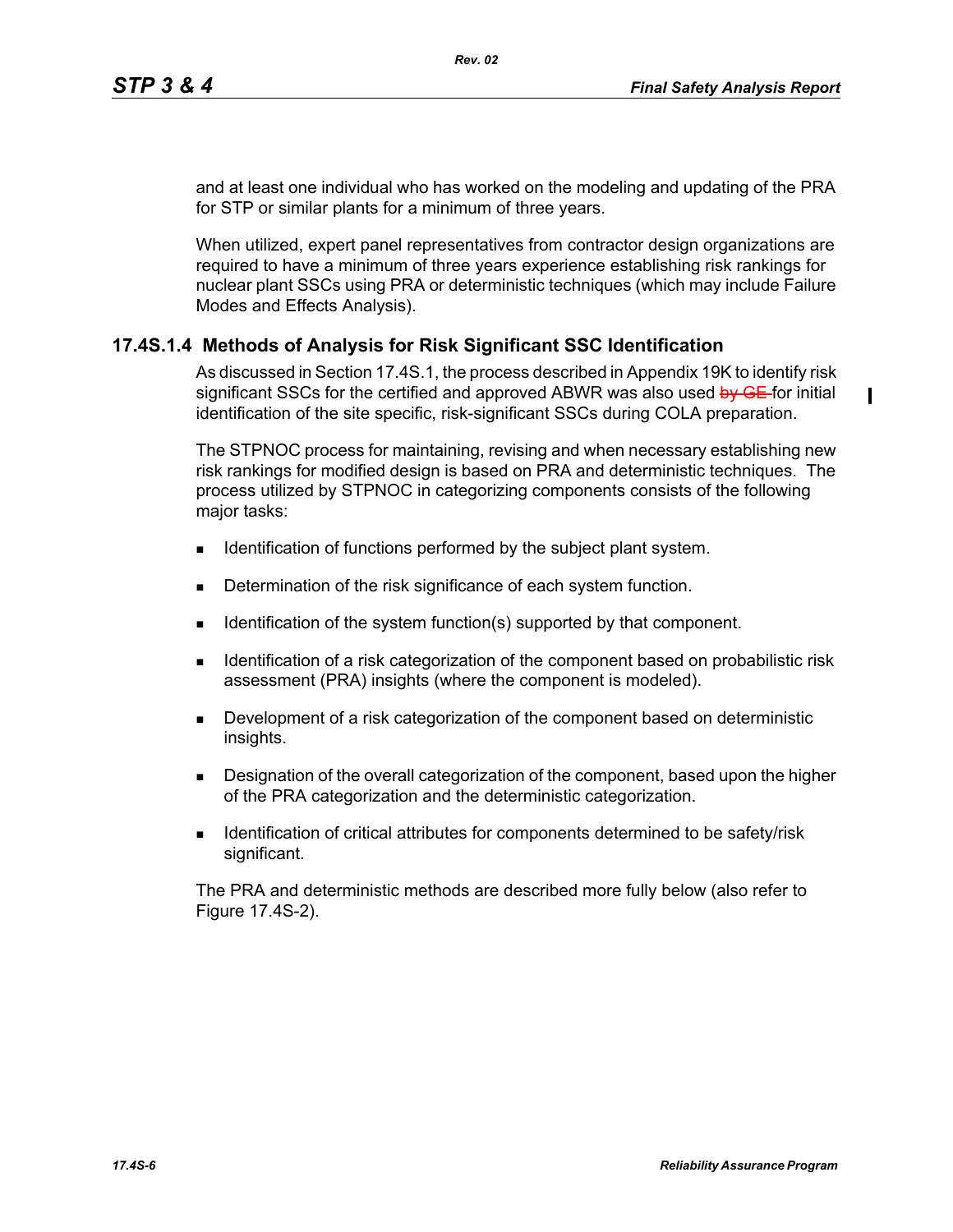# **17.4S.1.4.1 PRA Risk Ranking**

A component's risk determination is based upon its impact on the results of the PRA. STP's PRA calculates both core damage frequency (CDF) and containment response to a core damaging event, including large early release frequency (LERF). The PRA models internal initiating events at full power, and also accounts for the risk associated with external events. The PRA risk categorization of a component is based upon its Fussell-Vessely (FV) importance, which is the fraction of the CDF and LERF to which failure of the component contributes, and its risk achievement worth (RAW), which is the factor by which the CDF and LERF would increase if it were assumed that the component is guaranteed to fail. Specifically, PRA risk categorization to identify SSCs is based upon the following:

| <b>PRA Ranking</b> | <b>STPNOC Criteria</b>       |
|--------------------|------------------------------|
| Greater than Low   | FV > 0.005<br>or RAW $> 2.0$ |
| Low                | $FV < 0.005$ and RAW $< 2.0$ |

# **17.4S.1.4.2 Deterministic Risk Ranking**

Components are subject to a deterministic categorization process, regardless of whether they are also subject to the PRA risk categorization process. This deterministic categorization process can result in an increase, but not a decrease (from the PRA risk) in a component's categorization.

A component's deterministic categorization is directly attributable to the importance of the system function supported by the component. In cases, where a component supports more than one system function, the component is initially classified based on the highest deterministic categorization of the function supported. In categorizing the functions of a system, five critical questions regarding the function are considered, each of which is given a different weight. These questions and their weight are as follows:

| Question                                                                                                                         | Weight |
|----------------------------------------------------------------------------------------------------------------------------------|--------|
| Is the function used to mitigate accidents or transients?                                                                        |        |
| Is the function specifically called out in the Emergency Operating Procedures<br>(EOPs) or Emergency Response Procedures (ERPs)? | 5      |
| Does the loss of the function directly fail another risk-significant system?                                                     | 4      |
| Is the loss of the function safety significant for shutdown or mode changes?                                                     | 3      |
| Does the loss of the function, in and of itself, directly cause an initiating<br>event?                                          |        |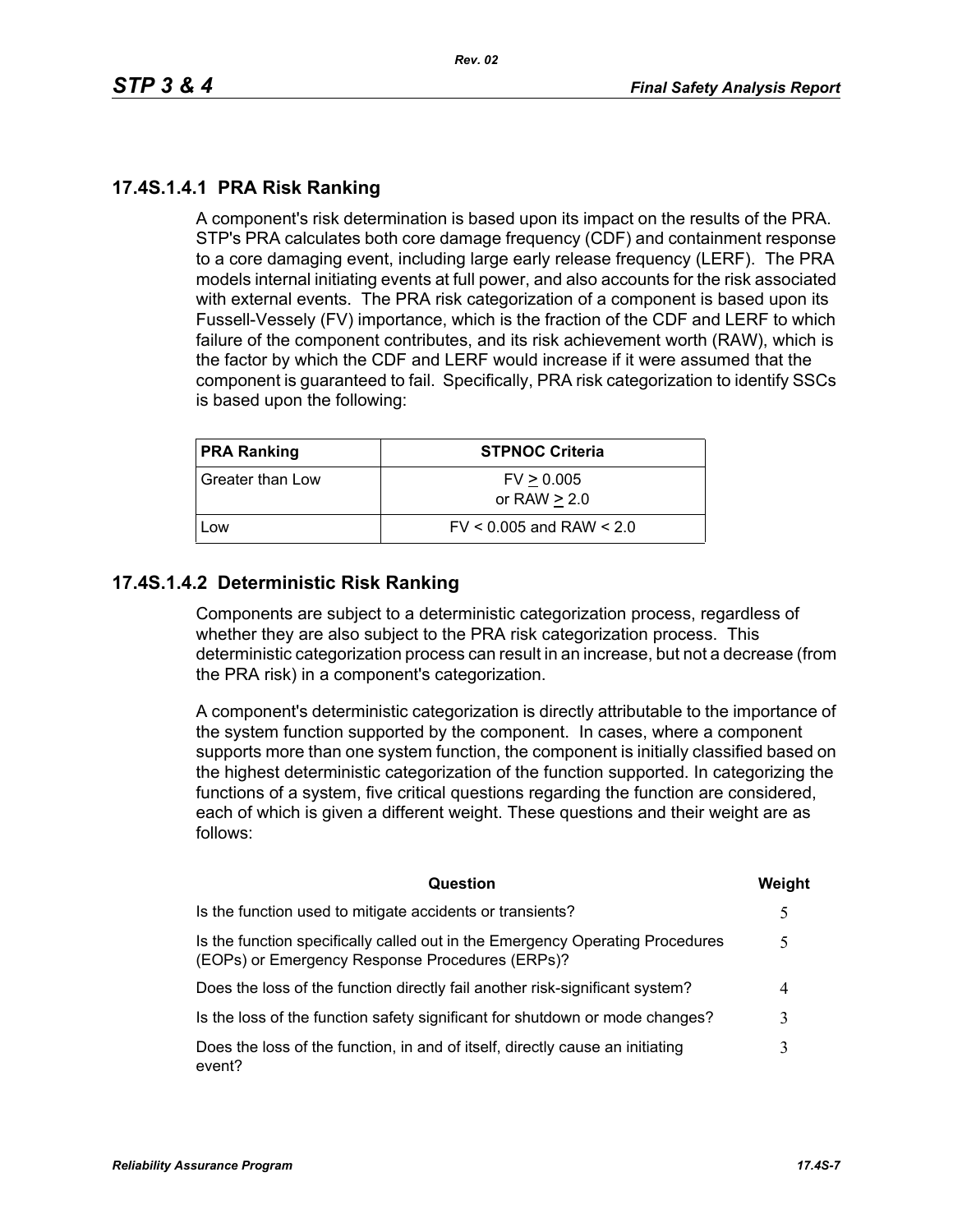Based on the impact on safety if the function is unavailable and the frequency of loss of the function, each of the five questions is given a numerical answer ranging from 0 to 5. This grading scale is as follows:

- "0" Negative response
- "1" Positive response having an insignificant impact and/or occurring very rarely
- "2" Positive response having a minor impact and/or occurring infrequently
- "3" Positive response having a low impact and/or occurring occasionally
- "4" Positive response having a medium impact and/or occurring regularly
- "5" Positive response having a high impact and/or occurring frequently

The definitions for the terms used in this grading scale are as follows:

#### *Frequency Definitions*

- Occurring Frequently continuously or always demanded
- Occurring Regularly demanded > 5 times per year
- Occurring Occasionally demanded 1-2 times per cycle
- Occurring Infrequently demanded < once per cycle
- Occurring Very Rarely demanded once per lifetime

#### *Impact Definitions*

- High Impact a system function is lost which likely could result in core damage and/or may have a negative impact on the health and safety of the public
- Medium Impact a system function is lost which may, but is not likely to, result in core damage and/or is unlikely to have a negative impact on the health and safety of the public
- Low Impact a system function is significantly degraded, but no core damage and/or negative impact on the health and safety of the public is expected
- Minor Impact a system function has been moderately degraded, but does not result in core damage or negative impact on the health and safety of the public
- Insignificant Impact a system function has been challenged, but does not result in core damage or negative impact on the health and safety of the public

Although some of these definitions are quantitative, both of these sets of definitions are applied based on collective judgment and experience.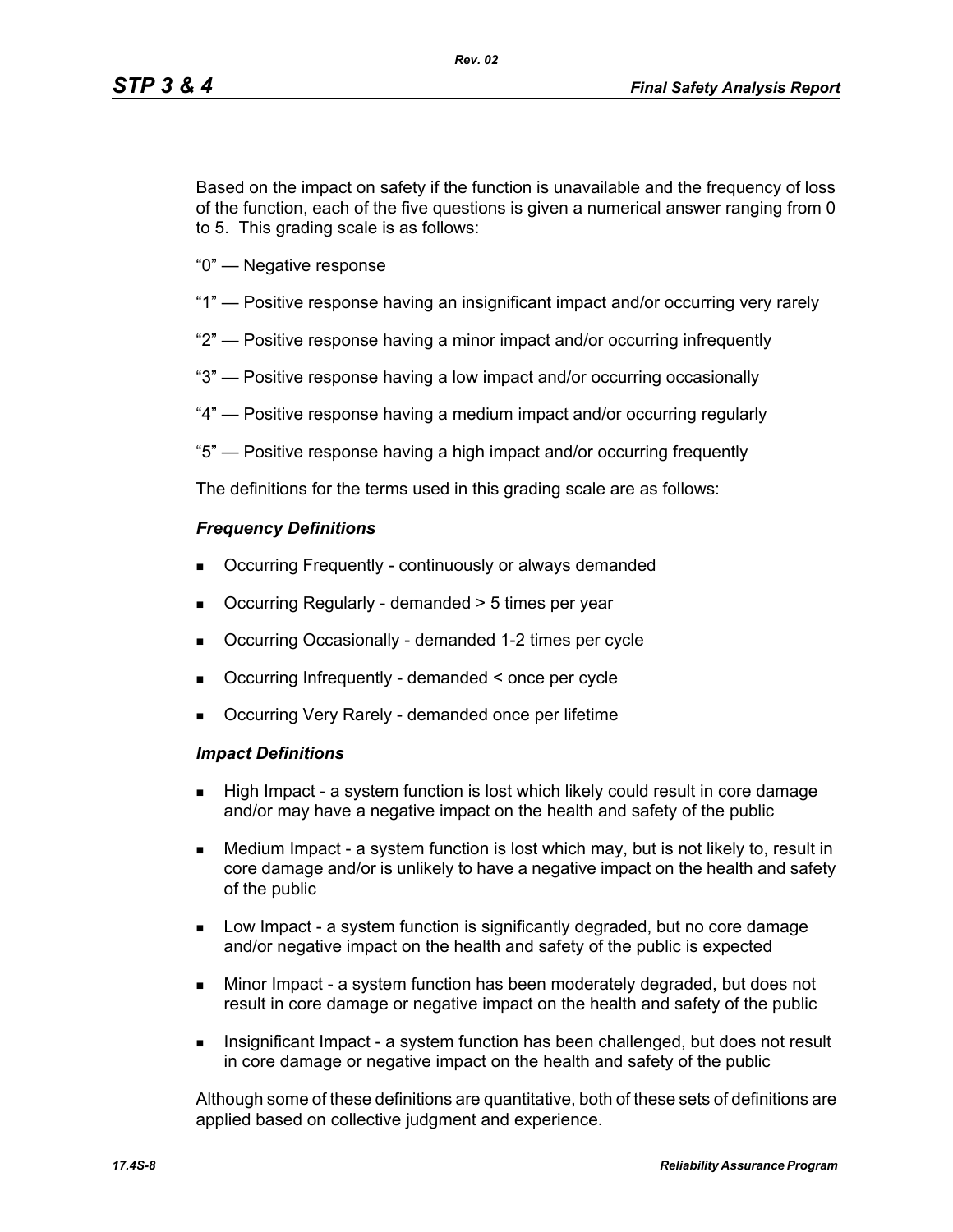The numerical values, after weighting, are summed; the maximum possible value is 100. Based on the sum, functions are categorized as follows:

| <b>SCORE RANGE</b> | <b>CATEGORY</b> |
|--------------------|-----------------|
| $100 - 71$         | <b>HSS</b>      |
| $70 - 41$          | MSS             |
| $40 - 21$          | LSS             |
| $20-0$             | <b>NRS</b>      |

A function with a low categorization due to a low sum can receive a higher deterministic categorization if any one of its five questions received a high numerical answer. Specifically, a weighted score of 25 on any one question results in an HSS categorization; a weighted score of 15-20 on any one question results in a minimum categorization of MSS; and a weighted score of 9-12 on any one question results in a minimum categorization of LSS. This is done to ensure that a function with a significant risk in one area does not have that risk contribution masked because of its low risk in other areas.

In general, a component is given the same categorization as the highest categorized system function that the component supports. However, a component may be ranked lower than the associated system function based upon diverse and/or multiple independent means available to satisfy the system function.

### **17.4S.2 Procurement, Fabrication, Construction, and Test Specifications**

Procurement, fabrication, construction, and test specifications for safety-related and nonsafety-related SSCs within the scope of RAP are prepared and implemented under the approved QAPD referenced in Section 17.5S. The approved QAPD describes the planned and systematic actions necessary to provide adequate confidence that SSCs will perform satisfactorily in service. These actions are applied to procurement, fabrication construction and test specifications.

Assumptions related to equipment reliability and availability are translated into verifiable attributes, defined characteristics and processes and are included in procurement, fabrication, and construction specifications such that deviations from these attributes, characteristics and processes may be identified and corrected.

Procedures describing equipment selection require consideration of the manufacturer's recommended maintenance activities and the manufacturer's time estimates for accomplishing these activities such that the equipment selected is able to meet availability assumptions while in service, including conservative allowances for unplanned maintenance.

Test specifications will describe to the extent practical the actual conditions that will exist when SSCs are called upon to perform their risk significant functions and testing will document proper performance under the specified conditions when these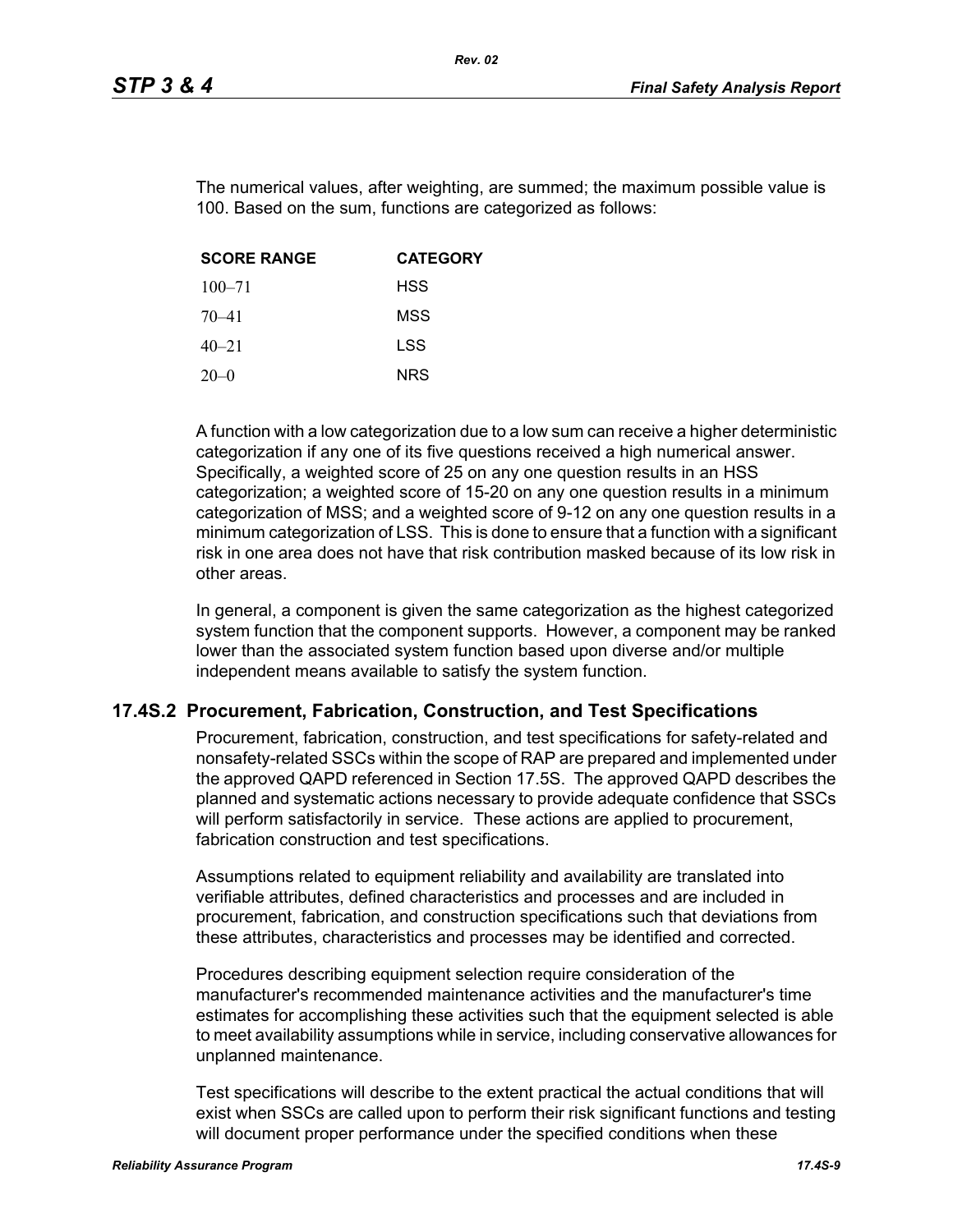conditions can be practically established in the field. When these conditions can not be duplicated, acceptance will be established based on qualification testing performed by the equipment vendor under controlled conditions.

The approved QAPD, Part II, applies 10 CFR 50 Appendix B requirements to safetyrelated SSCs. For nonsafety-related SSCs within the scope of RAP, Part III, Section 1 of the QAPD describes the process for selectively applying program controls to those characteristics or critical attributes that render the SSC a significant contributor to plant safety.

Part III, Section 2 of the QAPD specifies the quality requirements required for nonsafety related SSCs credited in mitigating defined events such as Anticipated Transients Without Scram (ATWS) and Station Blackout (SBO). When SSCs are risk significant due to their role in mitigating these defined events then the specified quality requirements for these SSCs will be satisfied. For example the combustion turbine generator (CTG) is in the scope of the RAP due to its importance in reducing the risk associated with SBO. Therefore the CTG will also meet the procurement, test and test control quality requirements described in Regulatory Position 3.5, "Quality Assurance and Specific Guidance for SBO Equipment That Is Not Safety Related," and Appendix A, "Quality Assurance Guidance for Non-Safety Systems and Equipment," in Regulatory Guide 1.155, "Station Blackout."

### **17.4S.3 Quality Assurance Implementation**

Implementation of the QAPD during procurement, fabrication, construction and preoperation testing of SSCs is accomplished in accordance with written instructions, procedures or drawings of a type appropriate to the circumstances and which, where applicable, include quantitative or qualitative acceptance criteria. These procedures are either STPNOC implementing procedures, or supplier implementing procedures governed by a supplier quality program approved by STPNOC.

#### **17.4S.4 Maintenance Rule/Operational Programs**

The STPNOC MR program is described in Section 17.6S. Risk significant SSCs identified by reliability assurance activities are included in the MR program as high safety significance (HSS) components (Section 17.6S.1.1.b). The opportunity to judge SSC performance under the MR program is provided by the operational programs discussed in 17.6S.3, "Maintenance Rule Program Relationship With Reliability Assurance Activities."

Many SSCs would meet the criteria to be in the MR program without considerations related to the RAP. In cases where the RAP identifies a high or medium risk SSC that would not otherwise have been in the MR program, then the SSC is added. For those SSCs already in the Technical Specifications (TS), Inservice Inspection (ISI), or Inservice Testing (IST) programs, their performance under these programs is factored into the performance monitoring accomplished under the MR program.

In cases where a SSC requires periodic testing or inspection not already accommodated by an existing program, then special provisions will be made to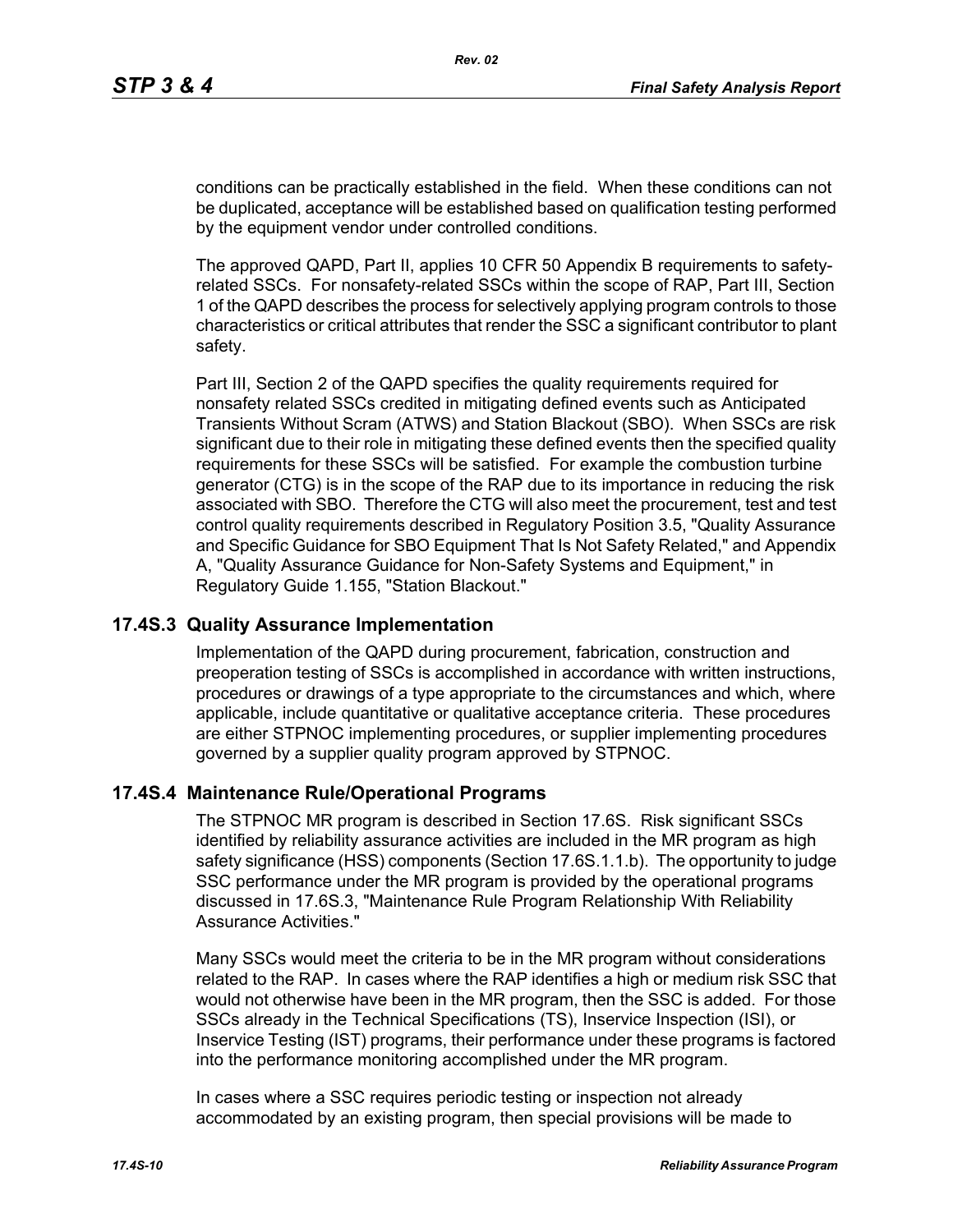accommodate the necessary testing or inspection; for example in the Preventive Maintenance (PM) program.

# **17.4S.4.1 Performance Goals**

Reliability performance assumptions for SSCs are established under the MR at two levels of performance monitoring. The first level of performance monitoring (MR (a)(2)) establishes conservative criteria used to judge that SSCs are meeting expected performance objectives. For SSCs the performance monitoring criteria are established consistent with the reliability and availability assumptions used in the PRA. Failure to meet these objectives would trigger performance monitoring at the second level (MR (a)(1)) accompanied by the establishment of specific defined goals to return the component to expected performance levels (Section 17.6S.1.3). These specific defined goals also consider the reliability and availability assumptions used in the PRA.

# **17.4S.4.2 Feedback of Actual Equipment Performance and Operating Experience**

The feedback mechanism for periodically evaluating reliability assumptions based on actual equipment, train or system performance is realized in the implementation of the MR program. Since the performance monitoring criteria established under the MR program are set consistent with the assumed reliability assumptions used in the PRA, the failure to meet these performance objectives (i.e., equipment , train or system place in MR (a)(1) category) requires an assessment of the assumed reliability as described in 17.4S.4.1 above. This assessment requires that the assumed reliability be reviewed to ensure it is reflective of actual STPNOC and industry performance. The STPNOC process requires review by the Risk Analysis organization to concur that goals have been met before moving a component from an MR (a)(1) status back to an MR (a)(2) status.

# **17.4S.5 Non-safety SSC Design/Operational Errors**

The process for providing corrective actions for design and operational errors that degrade nonsafety-related SSCs within the scope of RAP is procedurally defined. All SSCs (safety-related or nonsafety-related) with risk significance greater than 'low" are entered into the MR program as High Safety Significance (HSS). The STPNOC MR program does not distinguish between a Maintenance Rule Functional Failure (MRFF) and a Maintenance Preventable Functional Failure (MPFF). Therefore, nonsafetyrelated SSCs that have experienced a MRFF attributable to a design or operating error (i.e. could not have been prevented by maintenance) are corrected using the corrective action process described in the QAPD of Section 17.5S. Under the STPNOC MR program, MRFFs require cause determination (may be an apparent cause determination) and corrective action is implemented to prevent recurrence.

# **17.4S.6 Procedure Control**

Implementation of the reliability assurance activities is considered an activity affecting quality and the controls for procedures and instructions used to implement reliability assurance activities are specified in Part II (safety-related) and Part III (nonsafetyrelated risk significant) of the QAPD. In most cases where a single procedure describes the process for an activity that applies to both safety-related and nonsafety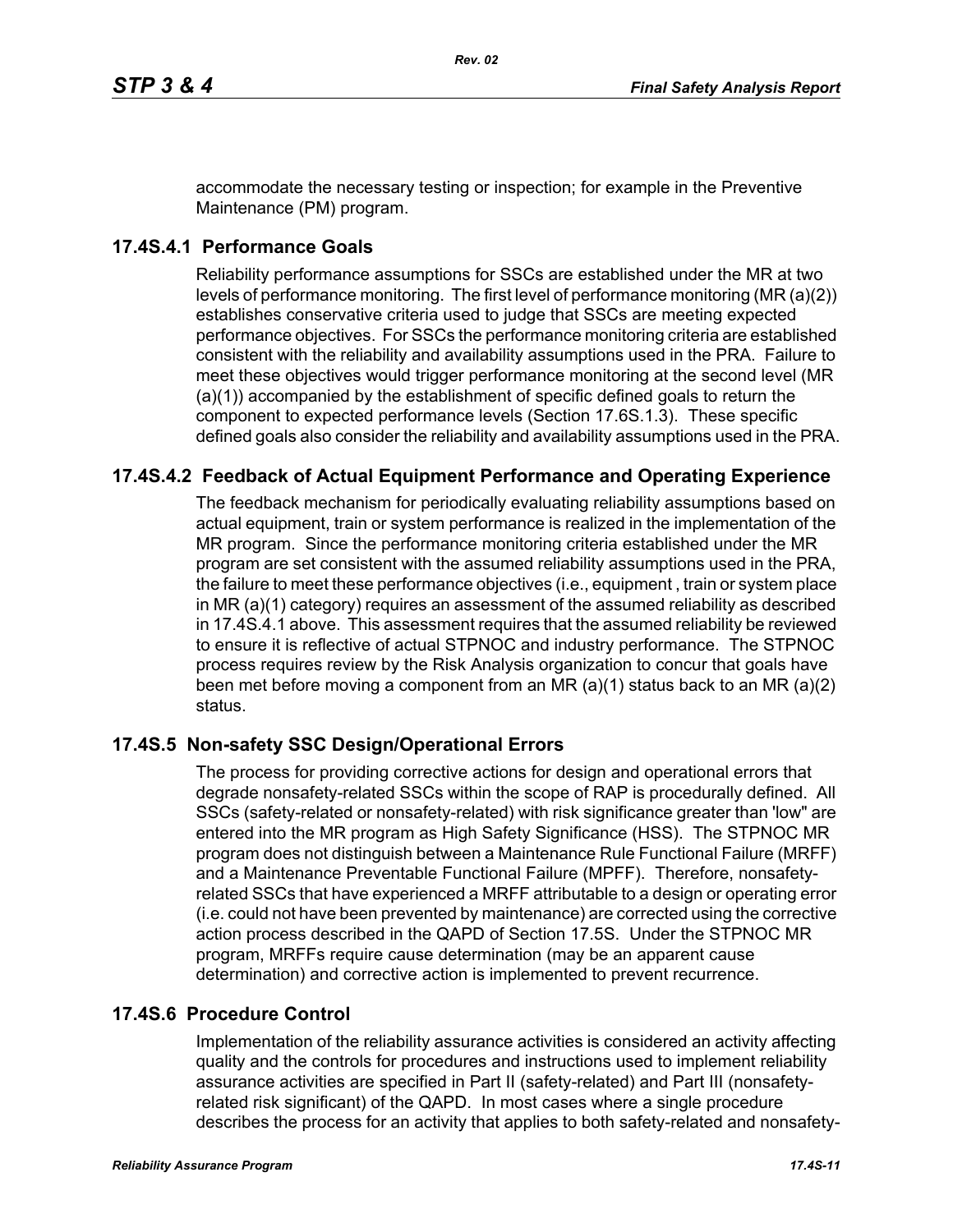related components (for example establishing the performance monitoring criteria for the Maintenance Rule or establishing risk significance for SSCs in RAP) a single procedure or procedures that meet the full quality program requirements of Part II will be utilized. For activities such as procurement, nonsafety-related SSCs in the RAP will be governed by Procedure Controls meeting the requirements of Part III, Section 1 of the QAPD.

Part III, Section 2 of the QAPD specifies the quality requirements required for nonsafety-related SSCs credited in mitigating defined events such as ATWS and SBO. When SSCs are risk significant due to their role in mitigating these defined events then the specified quality requirements for these SSCs will be satisfied. For example the CTG is in the scope of the RAP due to its importance in reducing the risk associated with SBO. Therefore the CTG will also meet the procedure control quality requirements described in Regulatory Position 3.5, "Quality Assurance and Specific Guidance for SBO Equipment That Is Not Safety Related," and Appendix A, "Quality Assurance Guidance for Non-Safety Systems and Equipment," in Regulatory Guide 1.155, "Station Blackout."

#### **17.4S.7 Records**

Implementation of the reliability assurance activities is considered an activity affecting quality and the generation of records associated with this activity will meet the requirements of the QAPD Part II, Section 17 and Part III, Section 1.17.

Records of Expert Panel decisions and supporting documents are retained as QA records in the STP Records Management System (RMS) and consist of:

- **Expert Panel decisions and meeting minutes including dissenting opinions and** resolutions
- Recommendations of the working groups

Each PRA model includes two Reference Models for power operation and shutdown. For each Reference Model documentation is maintained that includes sources of input data, modeling techniques, and assumptions used in the analysis. These documents are maintained in RMS for the life of the plant.

Part III, Section 2 of the QAPD specifies the quality requirements required for nonsafety-related SSCs credited in mitigating defined events such as ATWS and SBO. When SSCs are risk significant due to their role in mitigating these defined events then the specified quality requirements for these SSCs will be satisfied. For example the CTG is in the scope of the RAP due to its importance in reducing the risk associated with SBO. Therefore the CTG will also meet the Records requirements described in Regulatory Position 3.5, "Quality Assurance and Specific Guidance for SBO Equipment That Is Not Safety Related," and Appendix A, "Quality Assurance Guidance for Non-Safety Systems and Equipment," in Regulatory Guide 1.155, "Station Blackout."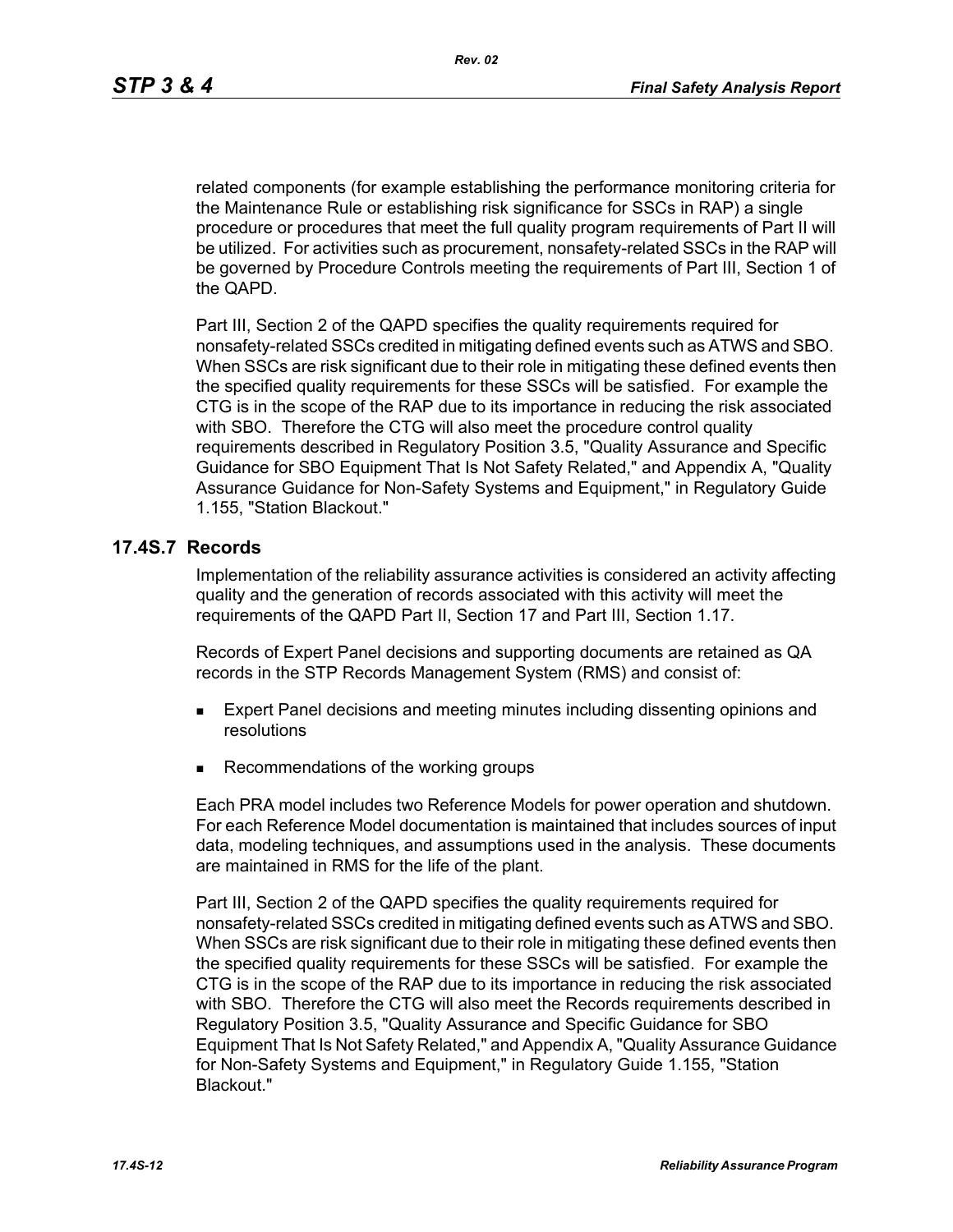# **17.4S.8 Corrective Action Process**

Under the STPNOC process for MR implementation, any SSC experiencing a MRFF requires use of the Corrective Action process to document the failure, its cause determination and actions to preclude recurrence. As previously discussed in Section 17.4S.5, this also includes nonsafety-related SSCs.

Other failures of SSCs that are not MRFFs will be documented and corrected as described by the QAPD, Part II, Section 16 and Part III, Section 1.16.

Part III, Section 2 of the QAPD specifies the quality requirements required for nonsafety-related SSCs credited in mitigating defined events such as ATWS and SBO. When SSCs are risk significant due to their role in mitigating these defined events then the specified quality requirements for these SSCs will be satisfied. For example the CTG is in the scope of the RAP due to its importance in reducing the risk associated with SBO. Therefore the CTG will also meet the Corrective Action requirements described in Regulatory Position 3.5, "Quality Assurance and Specific Guidance for SBO Equipment That Is Not Safety Related," and Appendix A, "Quality Assurance Guidance for Non-Safety Systems and Equipment," in Regulatory Guide 1.155, "Station Blackout."

### **17.4S.9 Audit Plans**

The reliability assurance activities are collectively accomplished by programs related to design, procurement, fabrication, construction, preoperational testing, PRA modeling and PRA risk assessment, deterministic evaluations from the expert panel, maintenance rule, Technical Specifications and other operational programs and the corrective action program. These programs are subject to audit as described in the QAPD.

Part III, Section 2 of the QAPD specifies the quality requirements required for nonsafety related SSCs credited in mitigating defined events such as ATWS and SBO. When SSCs are risk significant due to their role in mitigating these defined events then the specified quality requirements for these SSCs will be satisfied. For example the CTG is in the scope of the RAP due to its importance in reducing the risk associated with SBO. Therefore the CTG will also meet the audit requirements described in Regulatory Position 3.5, "Quality Assurance and Specific Guidance for SBO Equipment That Is Not Safety Related," and Appendix A, "Quality Assurance Guidance for Non-Safety Systems and Equipment," in Regulatory Guide 1.155, "Station Blackout."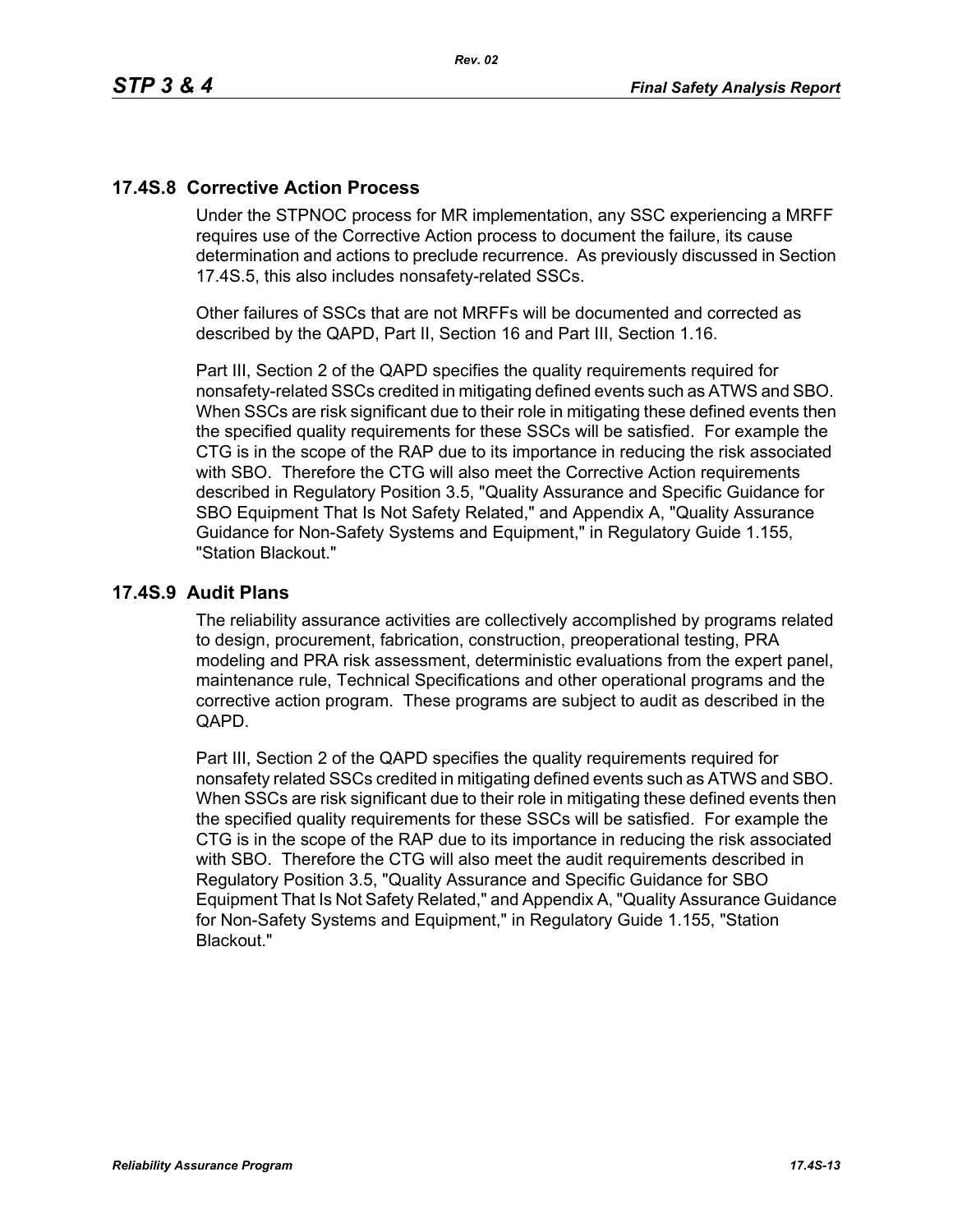# **17.4S.10 COL License Information**

COL License Information Items 17.2, 17.3 and 17.4 are addressed as follows:

### *17.2 Policy and Implementation Procedures for D-RAP:*

It is the policy of STPNOC to ensure that SSC reliability is properly considered and designed into the plant and is implemented through the reactor design, procurement, fabrication, construction, and preoperational test activities and programs. This policy is accomplished within the framework of the Quality Assurance Program Description (QAPD) including the development, approval and control of implementing procedures. Details are provided in Section 17.4S Reliability Assurance Program.

# *17.3 D-RAP Organization:*

See Section 17.4S.1.1 for a discussion of the Organizational elements associated with D RAP and RAP during the Operations phase.

### *17.4 Provisions for Reliability Assurance during Operation:*

The provisions for Reliability Assurance during Operations are described in Section 17.4S Reliability Assurance Program and 17.6S Maintenance Rule.

### **17.4S.11 References**

17.4S-1 SECY 95-132, "Policy and Technical Issues Associated with the Regulatory Treatment of Non-Safety Systems (RTNSS) in Passive Plant Designs" (SECY 94-084).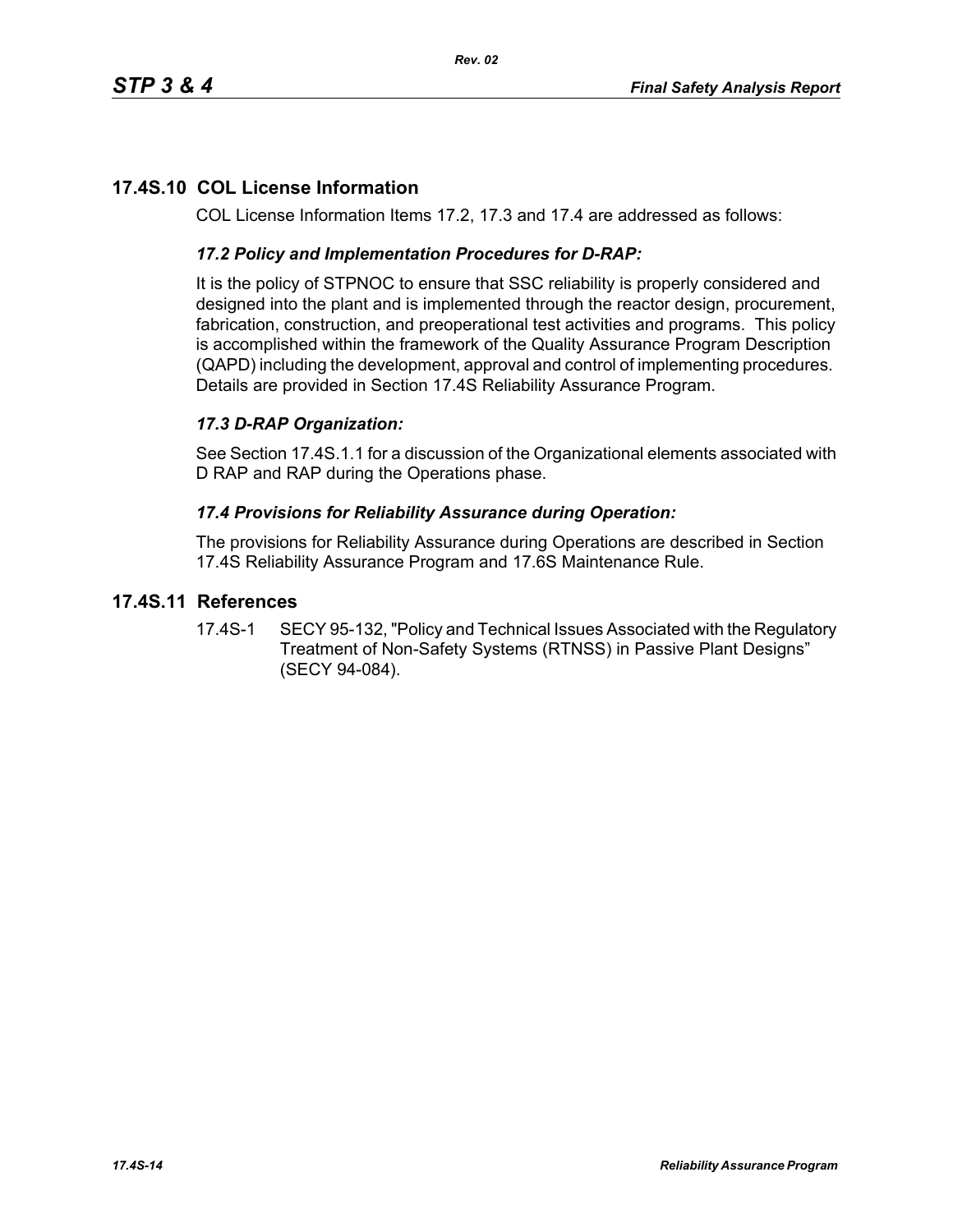

**Figure 17.4S-1 Reliability Assurance Process**

Note 1: Maintenance Rule program implemented 30 days prior to fuel load

Note 2: Working group(s) are chaired by an Expert Panel member

*Rev. 02*